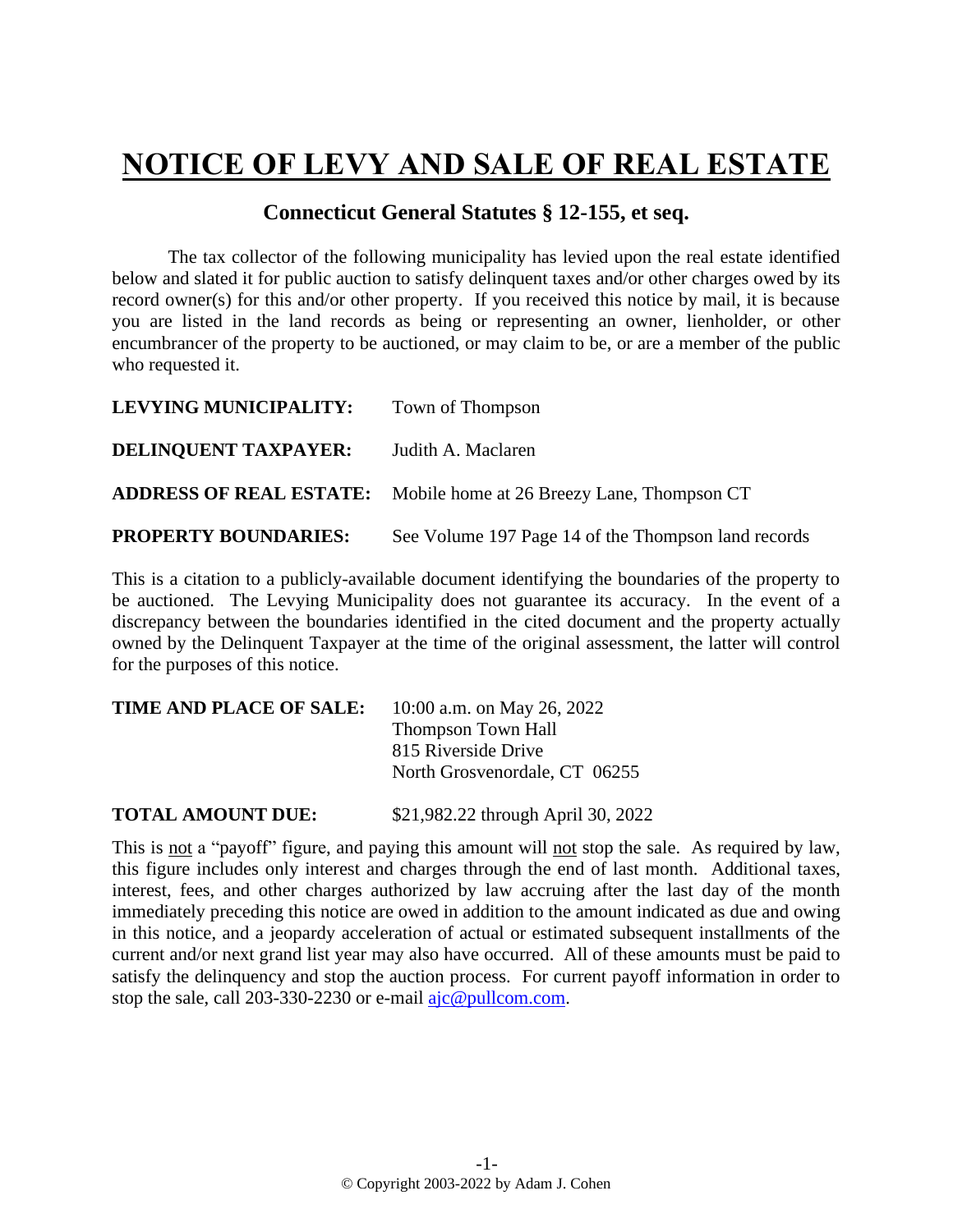**SURVIVING ENCUMBRANCES:** This property will be sold "free and clear" to the winning bidder subject only to: (1) taxes and water/sewer charges laid by the levying municipality which were not yet due and payable at the time of the levy, which is the date accompanying the signature on the first notice of this sale filed in the land records, except as are recovered from the sale; (2) the accrued taxes and water/sewer charges of any other governmental authority against this property; (3) any federal lien recorded until 30 days before the date which is six months after the auction date, except as extinguished pursuant to federal law; (4) easements, covenants and restrictions in favor of other parcels of land predating the time of the levy; (5) solely to the extent any of the delinquencies identified above was assessed on property other than the property to be sold, all encumbrances perfected before this notice was recorded; (6) interests exempt from levy and sale under the Constitution and laws of the United States; (7) the interest of any person or such person's predecessors in title for whom notice of the sale was not sent as required by law, and who had a right to such notice, and who did not in fact know of it within six months thereafter; (8) any monetary encumbrance recorded between February 24, 2022 and the date the first notice of this sale was filed in the land records, unless its holder is notified of the tax sale as required by law or in fact knew of it within six months thereafter; (9) the obligation, immediately upon taking title, to either remove the mobile home from its current location or obtain the permission of the owner of the underlying land to keep it there; (10) any other interest not foreclosed by this tax sale procedure under state law; and (11) the effect of any federal, state, or local law and the restrictions and conditions in the tax sale notices and announced at the auction.

**PERSONS TO WHOM THIS NOTICE IS SENT:** The following persons are, or may claim to be, or may represent, the known holders of choate interests which will be affected by the sale. Absent payment in full before the auction or valid redemption within six months thereafter, the respective titles, mortgages, liens, restraints on alienation, and other encumbrances in this property in favor of all persons with actual or constructive notice thereof shall be extinguished.

| Judith A. Maclaren            | Judith A. Maclaren                              |
|-------------------------------|-------------------------------------------------|
| P.O. Box 147                  | 26 Breezy Lane                                  |
| Quinebaug, CT 06262           | Quinebaug, CT 06262                             |
|                               |                                                 |
| Capital One Bank (USA), N.A.  | <b>Connecticut Light and Power Company</b>      |
| 4851 Cox Road                 | $d/b/a$ Eversource                              |
| Glen Allen, VA 23060          | c/o Corporation Service Co., Reg. Agent         |
| successor to Capital One Bank | 100 Pearl Street, 17 <sup>th</sup> Fl. MC-CSC-1 |
|                               | Hartford, CT 06103                              |
|                               |                                                 |
| Quinebaug Park, LLC           | Quinebaug Park, Inc.                            |
| 111 Old Turnpike Road         | 73 Bancroft Street                              |
| Thompson, CT 06277            | Auburn, MA 01501                                |